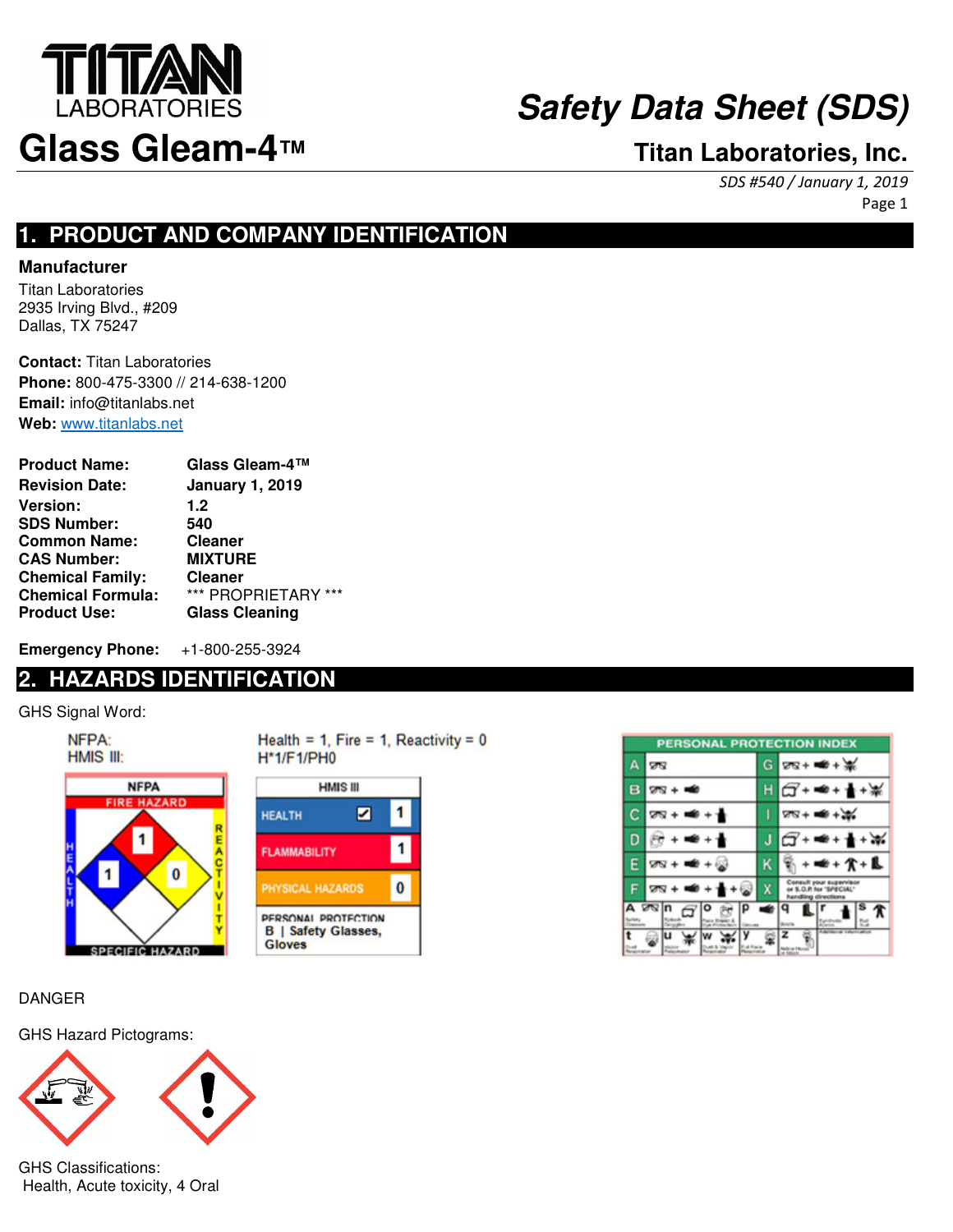## **Safety Data Sheet (SDS) Glass Gleam-4™ Titan Laboratories, Inc.**

SDS #540 / January 1, 2019 Page 2

 Health, Skin corrosion/irritation, 2 Health, Serious Eye Damage/Eye Irritation, 1

GHS Phrases:

- H302 Harmful if swallowed
- H315 Causes skin irritation
- H318 Causes serious eye damage

GHS Precautionary Statements:

P210 - Keep away from heat/sparks/open flames/hot surfaces. No smoking

P261 - Avoid breathing dust/fume/gas/mist/vapors/spray.

P262 - Do not get in eyes, on skin, or on clothing.

P264 - Wash skin thoroughly after handling.

P270 - Do not eat, drink or smoke when using this product.

P273 - Avoid release to the environment.

P281 - Use personal protective equipment as required.

P301+310 - IF SWALLOWED: Immediately call a POISON CENTER or doctor/physician.

P301+330+331 - IF SWALLOWED: Rinse mouth. Do NOT induce vomiting.

P303+361+353 - IF ON SKIN (or hair): Remove/Take off immediately all contaminated clothing. Rinse skin with water/shower.

P304+340 - IF INHALED: Remove victim to fresh air and keep at rest in a position comfortable for breathing.

 P305+351+338 - IF IN EYES: Rinse continuously with water for several minutes. Remove contact lenses if present and easy to do. Continue rinsing.

P321 - Specific treatment (see supplementary first aid instructions on this label).

P332+313 - If skin irritation occurs: Get medical advice/attention.

P337+313 - If eye irritation persists: Get medical advice/attention.

P362 - Take off contaminated clothing and wash before reuse.

P405 - Store locked up.

P410+412 - Protect from sunlight. Do not expose to temperatures exceeding 50 °C/122 °F

P501 - Dispose of contents/container to an approved waste disposal plant.

**Health Hazards:** Not to be expected if handled and used properly. Health hazard assignment applies to concentrated product only. When this product is used at the dilutions recommended by Titan Laboratories, it attributes minimal to no health hazards, acute or chronic, to the end user.

## **3. COMPOSITION/INFORMATION ON INGREDIENTS**

#### **Ingredients:**

| Cas #      | Percentage | Chemical Name                                                                                 |
|------------|------------|-----------------------------------------------------------------------------------------------|
| N/A        | 80-89%     | Proprietary, non-hazardous, non-regulated                                                     |
| 68439-46-3 | 10-15%     | Alcohols, C9-11, ethoxylated                                                                  |
| 68130-47-2 | $-5%$      | Poly(oxy-1,2-ethanediyl), .alpha.-hydro-.omega.-hydroxy-, mono-C8-10-alkyl ethers, phosphates |

## **4. FIRST AID MEASURES**

Inhalation: Give oxygen or artificial respiration if needed. If symptoms develop, move victim to fresh air. If symptoms persist, obtain medical attention.

Skin Contact: Remove contaminated clothing and shoes immediately. Promptly flush skin with water for at least 15 minutes to ensure all chemical is removed. If reddening develops and/or persists, obtain medical attention.

Eye Contact: Flush with large amounts of water for at least 15 minutes, lifting upper and lower lids occasionally. Remove contact lenses is present and easy to do so. If eye irritation persists, obtain medical attention.

Ingestion: Rinse mouth with water. Do NOT induce vomiting unless instructed to do so. Never give anything by mouth to an unconscious person. Get immediate medical attention.

**Most important symptoms and effects, both acute and delayed:** The most important known symptoms and effects are described in the labelling (see Section 2) and/or Section 11.

**Indication of any immediate medical attention and special treatment needed:** No data available.

## **5. FIRE FIGHTING MEASURES**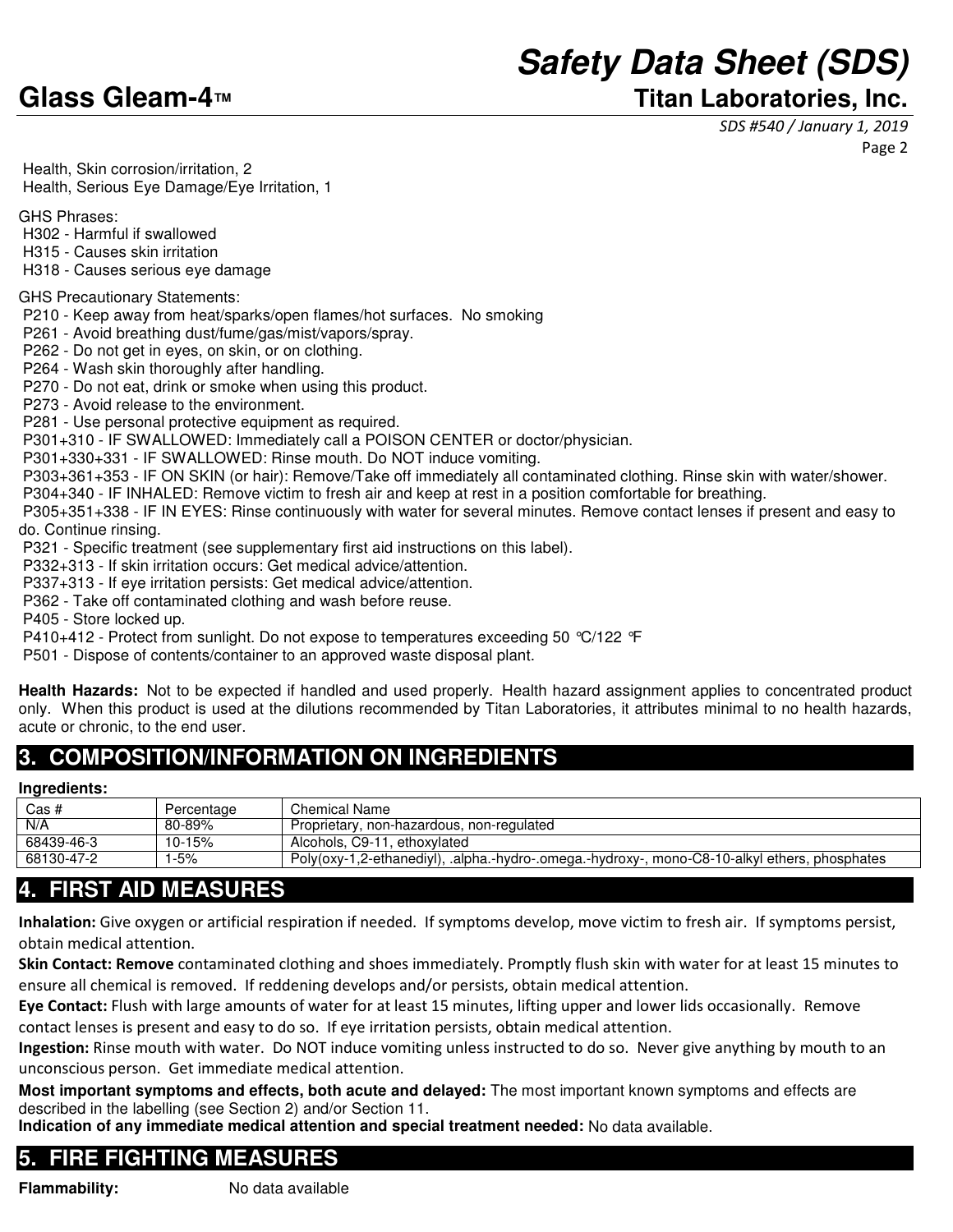## **Glass Gleam-4™ Titan Laboratories, Inc.**

SDS #540 / January 1, 2019 Page 3

| Flash Point:              | DNA               |
|---------------------------|-------------------|
| Flash Point Method:       | DNA               |
| <b>Burning Rate:</b>      | No data available |
| <b>Autoignition Temp:</b> | No data available |
| LEL:                      | DNA               |
| UEL:                      | DNA               |
|                           |                   |

## **Extinguishing Media:**

Water Spray Water Fog Carbon Dioxide Alcohol-Resistant Foam Dry Chemical

### **Special Hazards Arising From the Substance or Mixture:**

Aldehydes Carbon Oxides Hydrocarbon particulate Hydrogen Chloride gas Nitrogen Oxides (NOx) Phosphorous Oxides Sodium Oxides Sulfur Oxides

## **Advice for Firefighters:**

Firefighters should wear full-face, positive-pressure respirators.

#### **Further Information:**

If incinerated, may release toxic fumes.

Use water spray to cool unopened containers.

Do NOT use high volume water jet to extinguish fire, as the force of the water jet may cause fire to spread. See Section 7 for more information on safe handling.

See Section 8 for more information on personal protection equipment. See Section 13 for disposal information.

## **6. ACCIDENTAL RELEASE MEASURES**

**Personal Precautions, Protective Equipment and Emergency Procedures:** Use personal protective equipment. Keep from contacting skin or eyes. Avoid breathing vapors, mist or gas. Ensure adequate ventilation. Evacuate personnel to safe areas. **Environmental Precautions:** Prevent further release (leakage/spillage) if safe to do so. Do not allow product to enter drains. Do not allow to drain to environment.

**Methods and Materials for Containments and Cleaning Up:** Absorb with liquid-binding material (sand, diatomite, universal binders, sawdust). Place contaminated material into suitable, closed containers for disposal. Dispose of contaminated material according to Section 13. After spillage has been collected, area may be flushed with water or wet-brushed. Ensure adequate ventilation.

### **Reference to Other Sections:**

See Section 7 for information on safe handling.

See Section 8 for information on personal protection equipment. See Section 13 for information on proper disposal.

## **7. HANDLING AND STORAGE**

**Handling Precautions:** Avoid breathing vapors or mist. Avoid contact with eyes, skin, or clothing. Keep containers closed when not in use. Do not expose containers to open flame, excessive heat, or direct sunlight. Keep away from sources of ignition. Do not smoke while using material. Do not puncture or drop containers. Handle with care and avoid spillage on the floor (slippage).

**Storage Requirements:** Keep material out of reach of children. Keep material away from incompatible materials. Wash thoroughly after handling. Keep container tightly closed. Store in a well-ventilated place. Do not store at temperatures exceeding 50 °C/122 °F. Do not store in direct sunlight. Store away from strong acids, strong bases, strong oxidizing agents, strong reducing agents, Alcohols, Amines, reactive metals (Zinc & Aluminum) and their alloys (Brass, etc.), Copper and its alloys, Iron, rubber, and materials that are reactive with Hydroxyl compounds.

## **8. EXPOSURE CONTROLS/PERSONAL PROTECTION**

**Engineering Controls:** All ventilation should be designed in accordance with OSHA standard (29 CFR 1910.94). Use local exhaust at filling zones and where leakage and dust formation is probable. Use mechanical (general) ventilation for storage areas. Use appropriate ventilation as required to keep Exposure Limits in Air below TLV & PEL limits.

## **Personal Protective Equip:**

Eye/face protection: When using material use safety glasses and gloves according to HMIS PP, B. All safety equipment should be tested and approved under appropriate government standards such as NIOSH (US) or EN 166 (EU).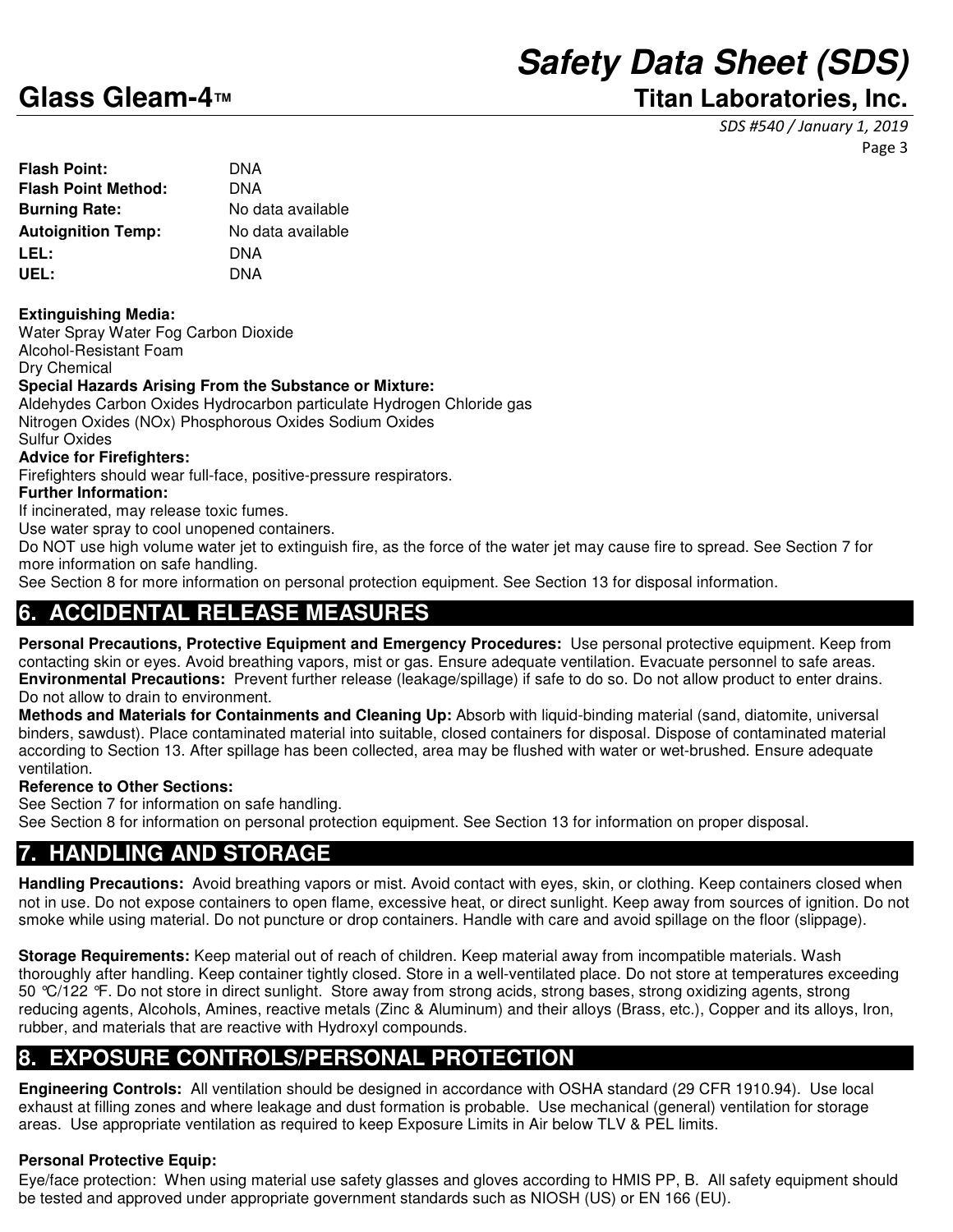## **Glass Gleam-4™ Titan Laboratories, Inc.**

SDS #540 / January 1, 2019

Page 4

Skin protection: Handle with gloves made from PVC, Neoprene or Nitrile. Gloves must be inspected prior to use. Use proper glove removal technique (without touching glove's outer surface) to avoid skin contact. Dispose of contaminated gloves according to applicable laws and laboratory practices.

Body Protection: Chemically resistant gloves, and safety glasses are recommended. Type of protective equipment should be selected based on concentration amount and conditions of use of this material.

Respiratory protection: Full-face vapor respirator may be required as backup to engineering controls when proper engineering controls are not in place to keep TLV and PEL limits below defined thresholds.

Control of environmental exposure: Prevent leakage or spillage if safe to do so. Do not let material enter drains. **Components with workplace control parameters:** Contains no substances with occupational exposure limit values. **Biological occupational exposure limits:** Contains no substances with biological occupational exposure limits values.

## **9. PHYSICAL AND CHEMICAL PROPERTIES**

**Appearance:** Clear, blue liquid **Physical State: Liquid Odor Threshold:** Not determined **Particle Size:** Not determined **Spec Grav./Density:** 1.028 g/ml (8.58 lbs/gal) **Viscosity:** Not determined **Sat. Vap. Conc.:** Not determined **Boiling Point:** 100.6 °C (213 °F) **Flammability:** (solid, gas): Not determined **Partition Coefficient:** Not determined **Vapor Pressure:** (mm Hg @ 25 °C): 20 **pH:** @ 1%: 7.4 **Evap. Rate:** (N-Butyl Acetate = 1): Not determined **Molecular weight:** MIXTURE **Decomp Temp:** Not determined **Odor:** Pleasant **Molecular Formula:** MIXTURE **Solubility:** 100% **Softening Point:** Not determined **Percent Volatile:** 1.02% **Heat Value:** Not determined **Freezing/Melting Pt.:** Not determined **Flash Point:** DNA **Octanol:** Not determined **Vapor Density:** (air = 1): Not determined **VOC:** 10.3 g/l **Bulk Density:** Not determined **Auto-Ignition Temp:** Not determined **UFL/LFL:** Not determined

## **10. STABILITY AND REACTIVITY**

**Stability:** Product is stable under normal conditions.

**Conditions to Avoid:** Incompatibilities, flames, ignition sources

**Materials to Avoid:** Strong acids, strong bases, strong oxidizing agents, strong reducing agents, Alcohols, Amines, reactive metals (Zinc & Aluminum) and their alloys (Brass, etc.), Copper and its alloys, Iron, rubber, and materials that are reactive with Hydroxyl compounds.

**Hazardous Decomposition:** Aldehydes, Carbon Oxides, Hydrocarbon particulate, Hydrogen Chloride gas, Nitrogen Oxides **Hazardous Polymerization:** (NOx), Phosphorous Oxides, Sodium Oxides and Sulfur Oxides.

Will not occur.

## **11. TOXICOLOGICAL INFORMATION**

**Component(s):** Alcohols, C9-11, ethoxylated; Poly(oxy-1,2-ethanediyl), .alpha.-hydro-.omega.-hydroxy-, mono-C8-10-alkyl ethers, phosphates **CAS No(s):** 68439-46-3; 68130-47-2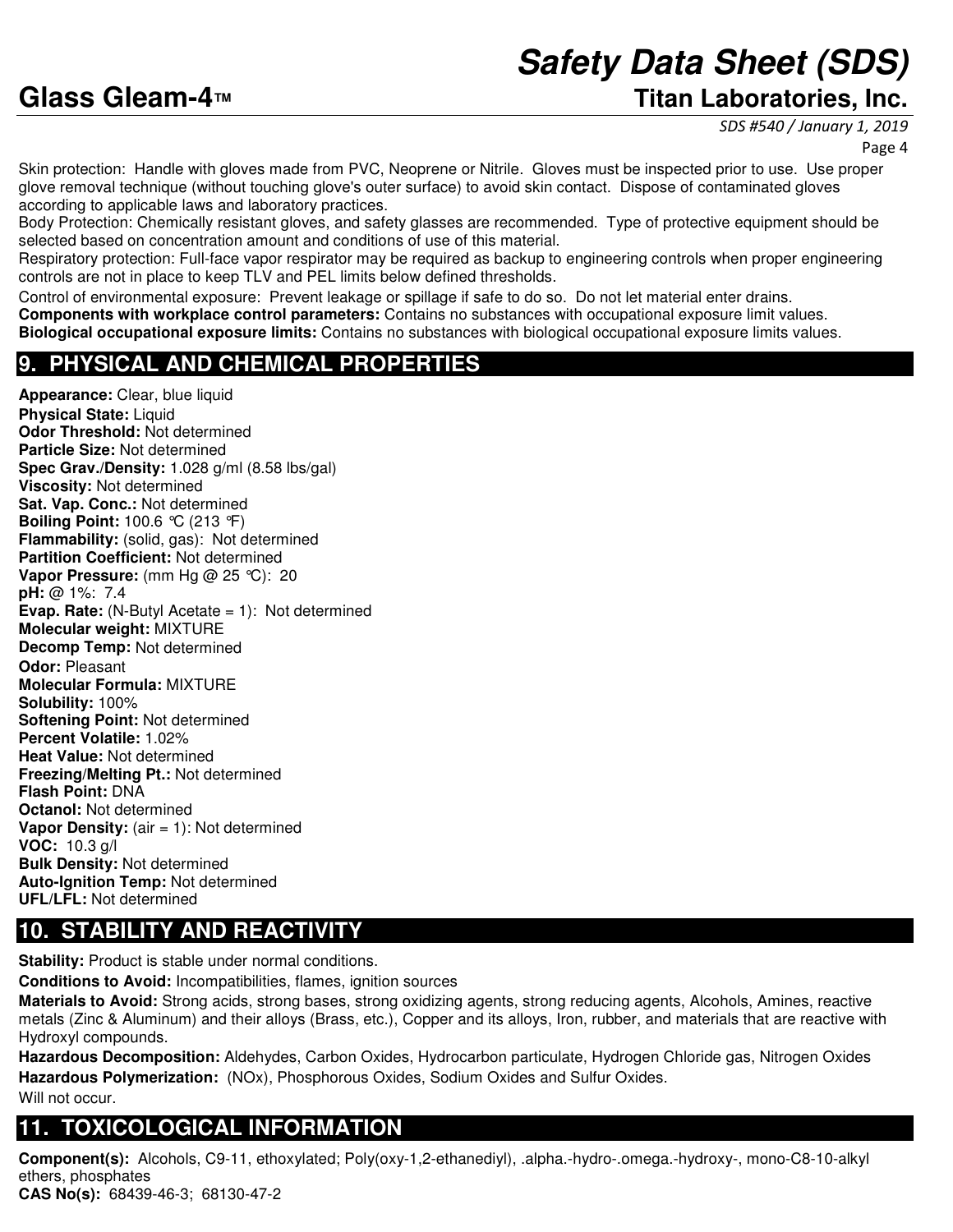## **Safety Data Sheet (SDS) Glass Gleam-4™ Titan Laboratories, Inc.**

SDS #540 / January 1, 2019 Page 5

#### **Acute Toxicity:**

LD50 Oral - Rat: 3,950 mg/kg LD50 Dermal - Rabbit: > 5,000 mg/kg

**Skin Corrosion/Irritation: Rabbit skin - Corrosive (4 h).** 

**Serious Eye Damage/Eye Irritation:** Rabbit eyes - Severe eye irritation.

**Respiratory or Skin Sensitization:** No data available. **Germ Cell Mutagenicity:** No data available. **Carcinogenicity:**

IARC: No component of this product present at levels greater than or equal to 0.1% is identified as a carcinogen or potential carcinogen by IARC.

ACGIH: No component of this product present at levels greater than or equal to 0.1% is identified as a carcinogen or potential carcinogen by ACGIH.

NTP: No component of this product present at levels greater than or equal to 0.1% is identified as a carcinogen or potential carcinogen by NTP.

OSHA: No component of this product present at levels greater than or equal to 0.1% is identified as a carcinogen or potential carcinogen by OSHA.

**Reproductive Toxicity:** No data available.

#### **Specific Target Organ Toxicity - Single Exposure:** No data available. **Specific Target Organ Toxicity - Repeated Exposure:**

No data available. **Aspiration Hazard:** No data available.

#### **Additional Information:**

Component: Alcohols, C9-11, ethoxylated; RTECS: AX8100000 Component: Poly(oxy-1,2-ethanediyl), .alpha.-hydro-.omega.-hydroxy-, mono-C8-10-alkyl ethers, phosphates; RTECS: 1001516AS

## **12. ECOLOGICAL INFORMATION**

**Component(s):** Alcohols, C9-11, ethoxylated; Poly(oxy-1,2-ethanediyl), .alpha.-hydro-.omega.-hydroxy-, mono-C8-10-alkyl ethers, phosphates **CAS No(s):** 68439-46-3; 68130-47-2

### **Toxicity:**

Toxicity to fish: LC50 - Oncorhynchus mykiss (Rainbow Trout): 5.5 mg/l (96 h) LC50 - Pimephales promelas (Fathead Minnow): 8.5 mg/l (144 h)

Toxicity to daphnia and other aquatic invertebrates: EC50 - Daphnia magna (Water Flea): 5.3 mg/l (48 h)

### **Persistence and Degradability:**

Readily biodegradable.

**Bioaccumulative potential:**

No data available.

**Mobility in Soil:** No data available.

**Results of PBT and vPvB assessment:** Not required/conducted.

### **Other Adverse Effects:**